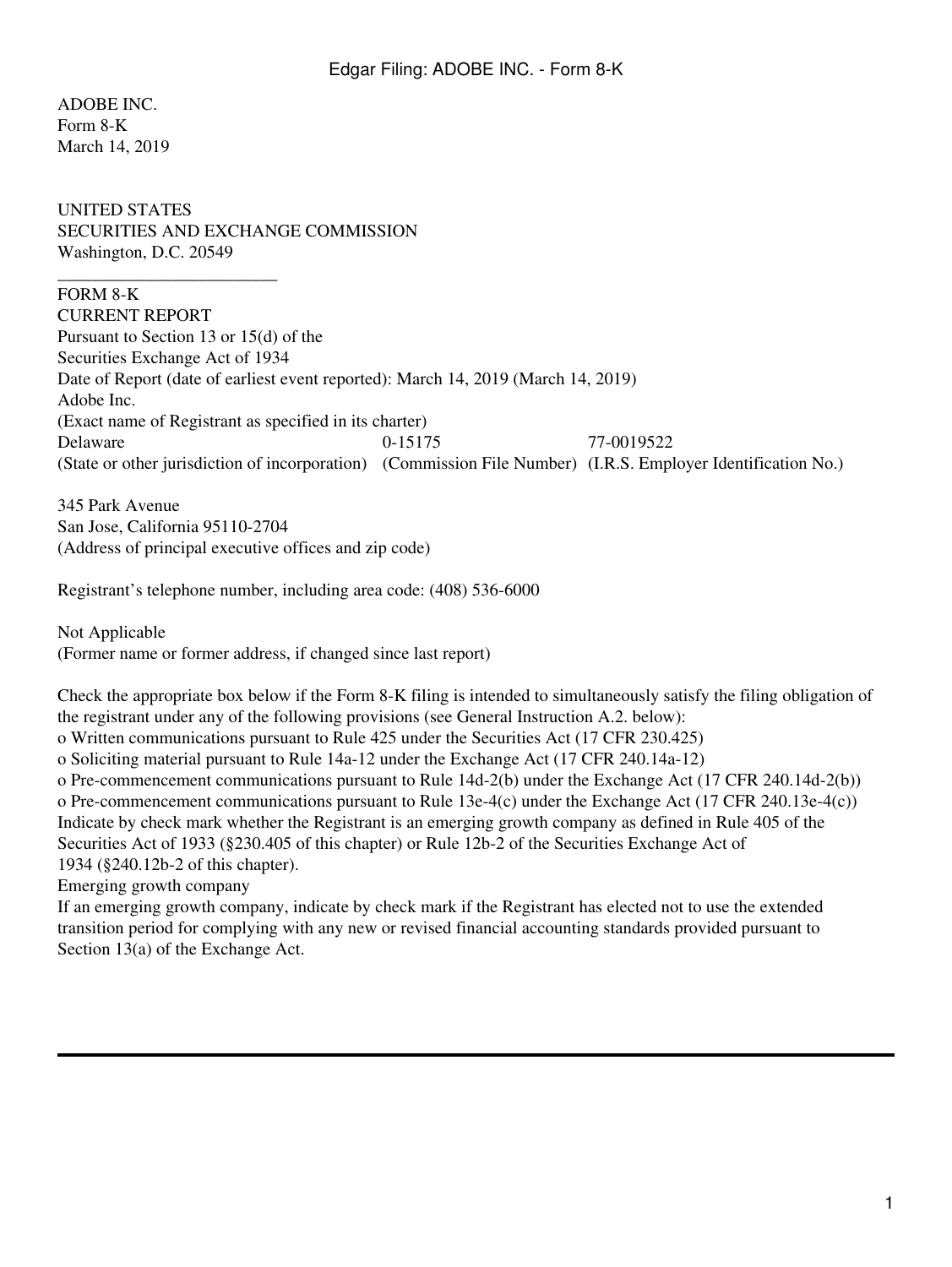Item 2.02. Results of Operations and Financial Condition.

On March 14, 2019, Adobe Inc. ("Adobe") issued a press release announcing financial results for its first fiscal quarter ended March 1, 2019. A copy of this press release is furnished and attached hereto as Exhibit 99.1 and is incorporated herein by reference.

The information in this report and the exhibit attached hereto are being furnished and shall not be deemed filed for purposes of the Securities Exchange Act of 1934, as amended (the "Exchange Act"), nor shall it be deemed incorporated by reference in any filing under the Securities Act of 1933, as amended, or the Exchange Act, except as shall be expressly stated by specific reference in such filing.

The attached press release includes non-GAAP operating income, non-GAAP net income, non-GAAP tax rate, non-GAAP diluted net income per share.

These non-GAAP measures are not in accordance with, or an alternative for, generally accepted accounting principles and may be different from non-GAAP measures used by other companies. In addition, these non-GAAP measures are not based on any comprehensive set of accounting rules or principles. We believe that non-GAAP measures have limitations in that they do not reflect all of the amounts associated with our results of operations as determined in accordance with GAAP and that these measures should only be used to evaluate our results of operations in conjunction with the corresponding GAAP measures.

For our internal budgeting and resource allocation process, we use non-GAAP financial measures, net of the related tax impacts, which exclude: (A) stock-based and deferred compensation expense; (B) amortization of purchased intangibles and technology license arrangements; (C) investment gains and losses; (D) income tax adjustments; and (E) the income tax effect of the non-GAAP pre-tax adjustments from the provision for income taxes.

We use these non-GAAP financial measures in making operating decisions because we believe the measures provide meaningful supplemental information regarding our operational performance and give us a better understanding of how we should invest in research and development and fund infrastructure and go-to-market strategies. We use these measures to help us make budgeting decisions, for example, as between product development expenses and research and development, sales and marketing and general and administrative expenses and to facilitate our internal comparisons to our historical operating results. In addition, we believe these non-GAAP financial measures are useful because they allow for greater transparency with respect to key metrics used by management in its financial and operational decision-making. This allows institutional investors, the analyst community and others to better understand and evaluate our operating results and future prospects in the same manner as management and to compare operating results across accounting periods and to those of our peer companies.

As described above, we exclude the following items from one or more of our non-GAAP measures:

A. Stock-based and deferred compensation expenses and related tax impact. Stock-based compensation expense consists of charges for employee restricted stock units, performance shares and employee stock purchases in accordance with current GAAP including stock-based compensation expense associated with any unvested options and restricted stock units assumed in connection with our acquisitions. As we apply current stock-based compensation standards, we believe that it is useful to investors to understand the impact of the application of these standards to our operational performance, liquidity and our ability to invest in research and development and fund acquisitions and capital expenditures. Deferred compensation expense consists of charges associated with movements in our deferred compensation plan liability. Although stock-based compensation and deferred compensation expenses constitute ongoing and recurring expenses, such expenses are excluded from non-GAAP results because they are not expenses that typically require current cash settlement by us and because such expenses are not used by us to assess the core profitability of our business operations. We further believe these measures are useful to investors in that they allow for greater transparency to certain line items in our financial statements. In addition, excluding these items from various non-GAAP measures facilitates comparisons to our competitors' operating results.

B. Amortization of purchased intangibles and technology license arrangements and related tax impact. We recognize amortization expense of purchased intangibles in connection with our acquisitions. Purchased intangibles include (i) purchased technology, (ii) trademarks, (iii) customer contracts and relationships, and (iv) other intangibles. In accordance with GAAP, we amortize the fair value of the purchased intangibles based on the pattern in which we expect the economic benefits of the intangible assets will be consumed as revenue is generated. Although the intangible assets generate revenue for us, we exclude this item because the expense is non-cash in nature and because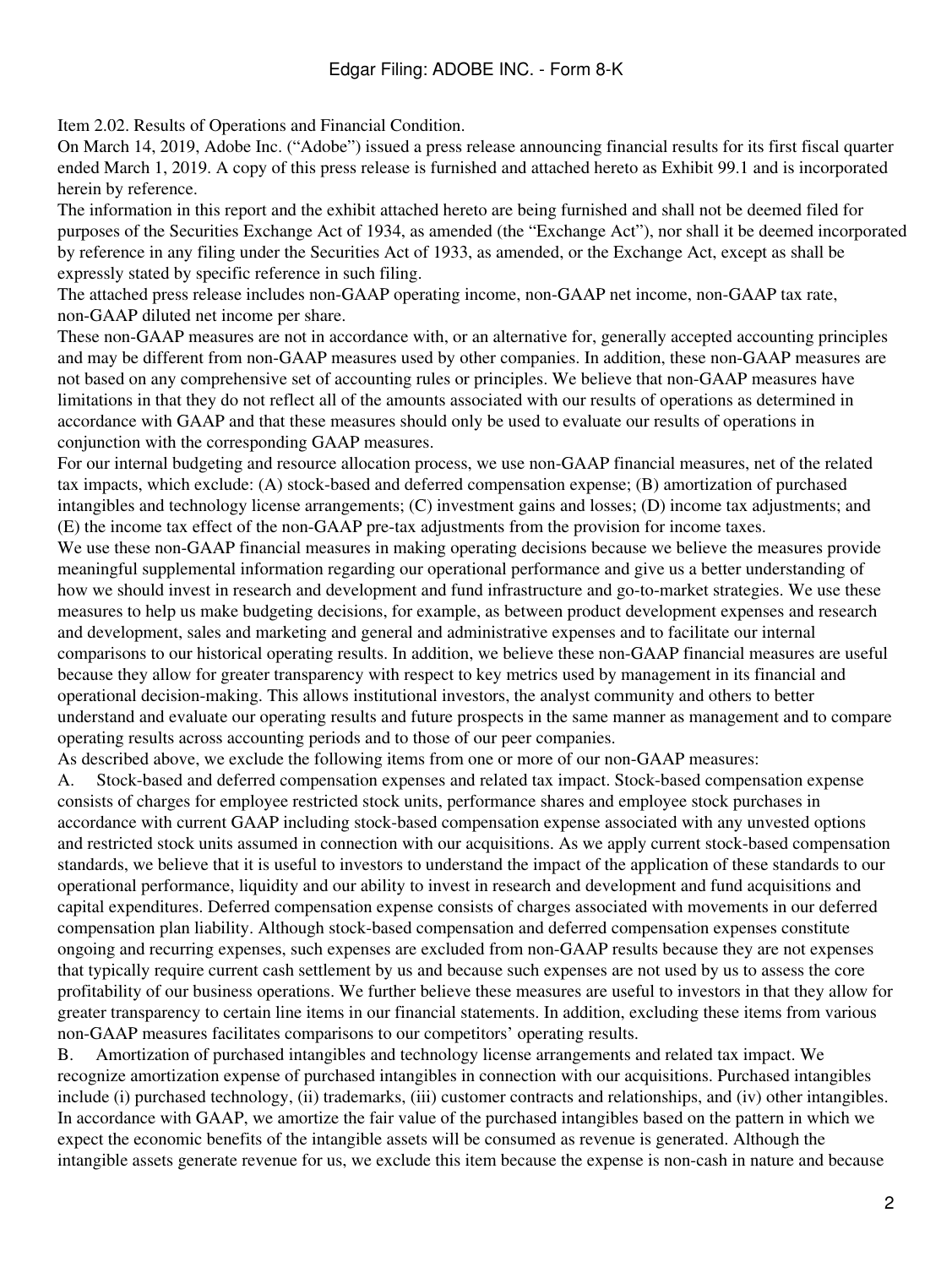## Edgar Filing: ADOBE INC. - Form 8-K

we believe the non-GAAP financial measures excluding this item provide meaningful supplemental information regarding our operational performance, liquidity and our ability to invest in research and development, and fund acquisitions and capital expenditures. In addition, excluding this item from various non-GAAP measures facilitates our internal comparisons to our historical operating results and comparisons to our competitors'

2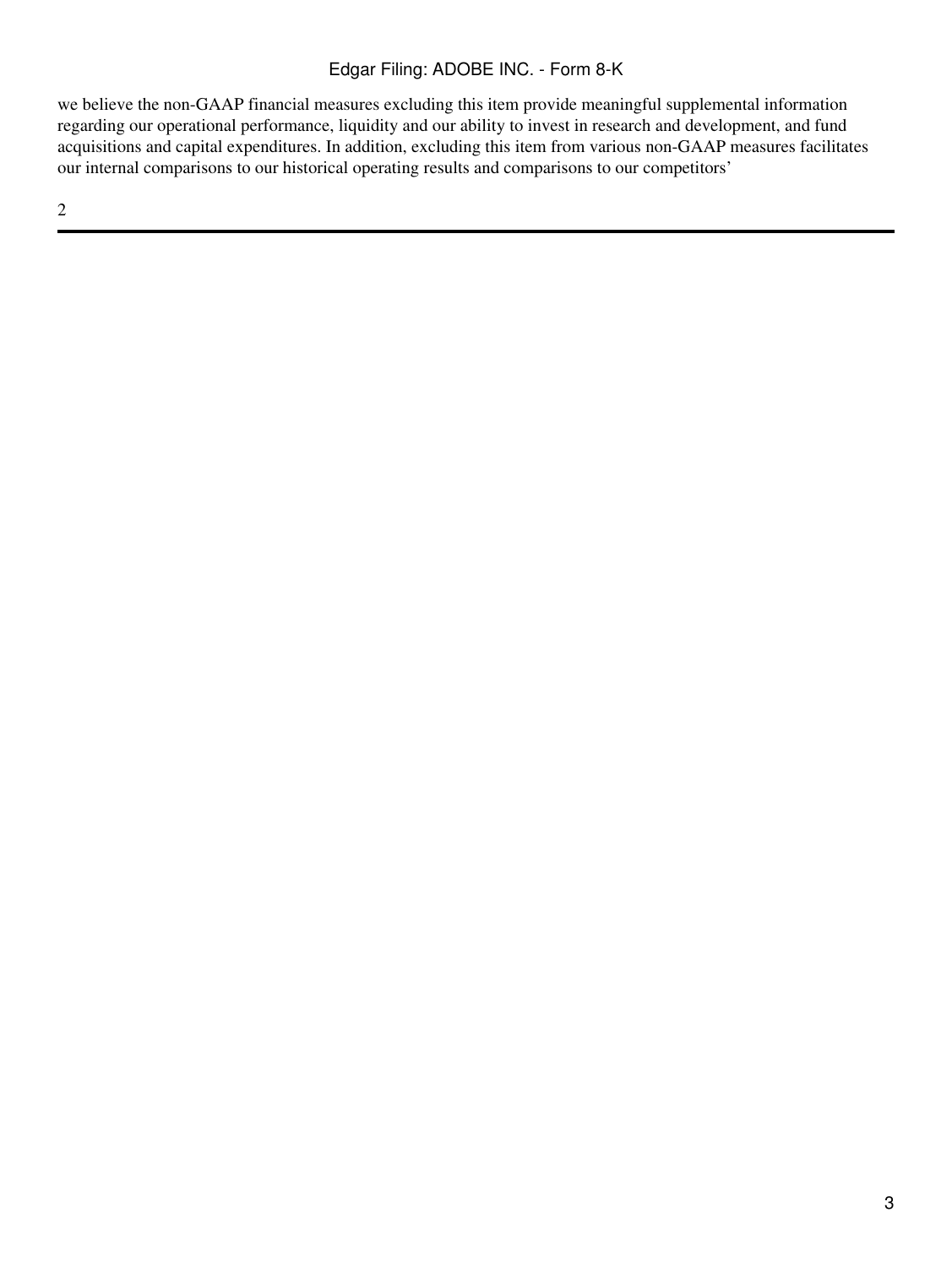operating results. Periodically, we also incur charges related to prior activity in connection with technology license arrangements. We exclude these items because the expense is not reflective of ongoing operating results in the period incurred.

C. Investment gains and losses and related tax impact. We incur investment gains and losses principally from realized gains or losses from the sale and exchange of marketable equity investments, other-than-temporary declines in the value of marketable and non-marketable equity securities, unrealized holding gains and losses associated with our deferred compensation plan assets (classified as trading securities), gains and losses on the sale of equity securities held indirectly through investment partnerships, and gains and losses associated with the recording of equity or cost method investments to fair value upon obtaining control through a business combination, as required by GAAP. We do not actively trade publicly held securities nor do we rely on these securities positions for funding our ongoing operations. We exclude gains and losses and the related tax impact on these equity securities because these items are unrelated to our ongoing business and operating results.

D. Income tax adjustments. Our income tax expense is based on our GAAP taxable income and actual tax rates in effect, which can differ significantly from the non-GAAP tax rate applied to our non-GAAP financial results. In arriving at our non-GAAP tax rate, certain non-recurring and period specific income tax adjustments, such as a one-time tax charge in connection with an acquisition, resolution of certain income tax audits and any significant financial impacts resulting from tax legislation (including the Tax Cuts and Jobs Act) are made to help us assess the core profitability of our business operations. This non-GAAP tax rate could be subject to change for several reasons, including significant changes in our geographic earnings mix or fundamental tax law changes in major jurisdictions in which we operate.

E. Income tax effect of the non-GAAP pre-tax adjustments from the provision for income taxes. Excluding the income tax effect of the non-GAAP pre-tax adjustments from the provision for income taxes assists investors in understanding the tax provision associated with those adjustments and the effective tax rate related to our ongoing operations.

We believe that non-GAAP measures have limitations in that they do not reflect all of the amounts associated with our financial results as determined in accordance with GAAP and that these measures should only be used to evaluate our financial results in conjunction with the corresponding GAAP measures and that is why we qualify the use of non-GAAP financial information in a statement when non-GAAP information is presented.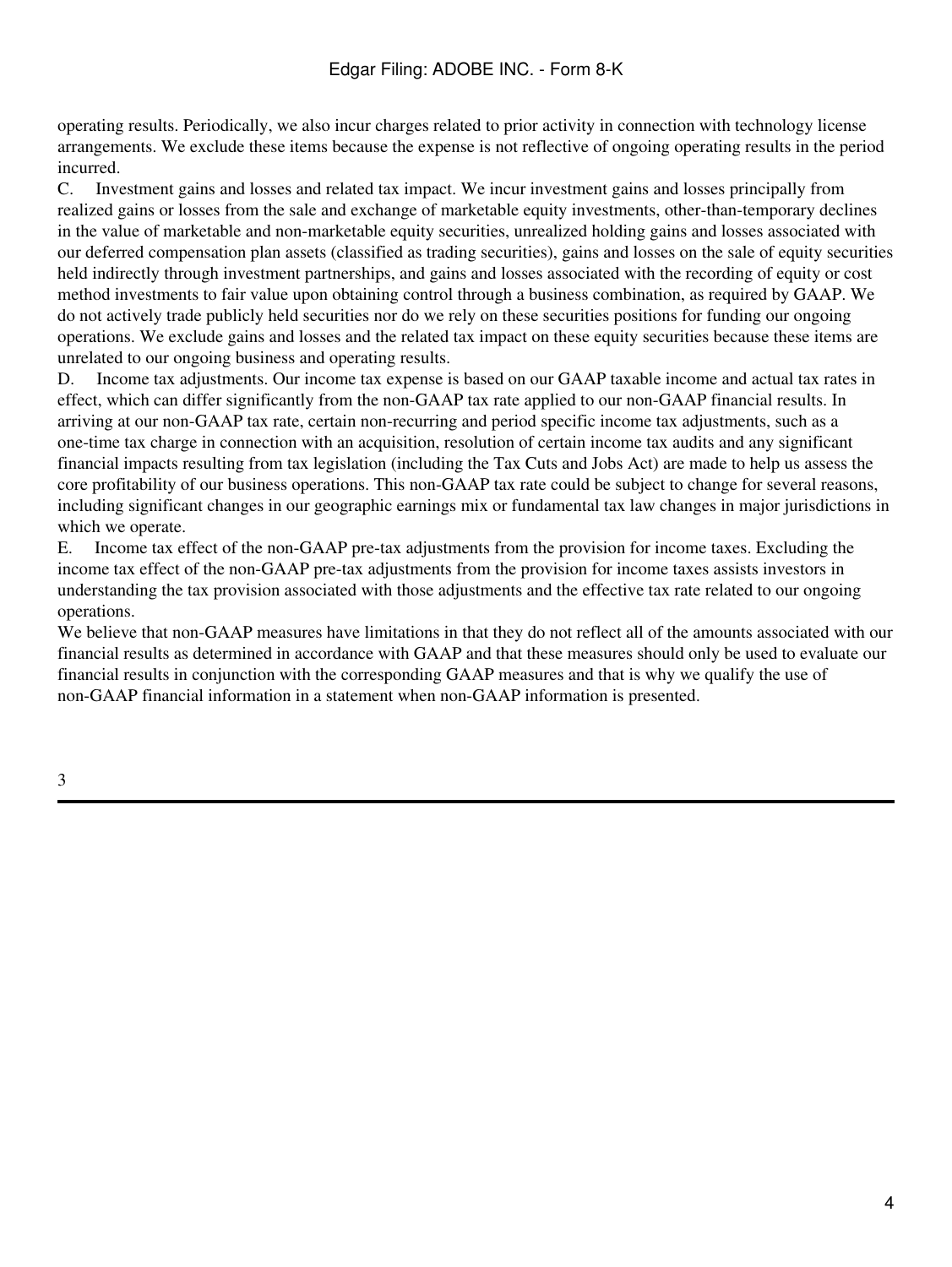Item 9.01. Financial Statements and Exhibits. (d) Exhibits 99.1 Press release issued on March 14, 2019 entitled "Adobe Reports Record Revenue"